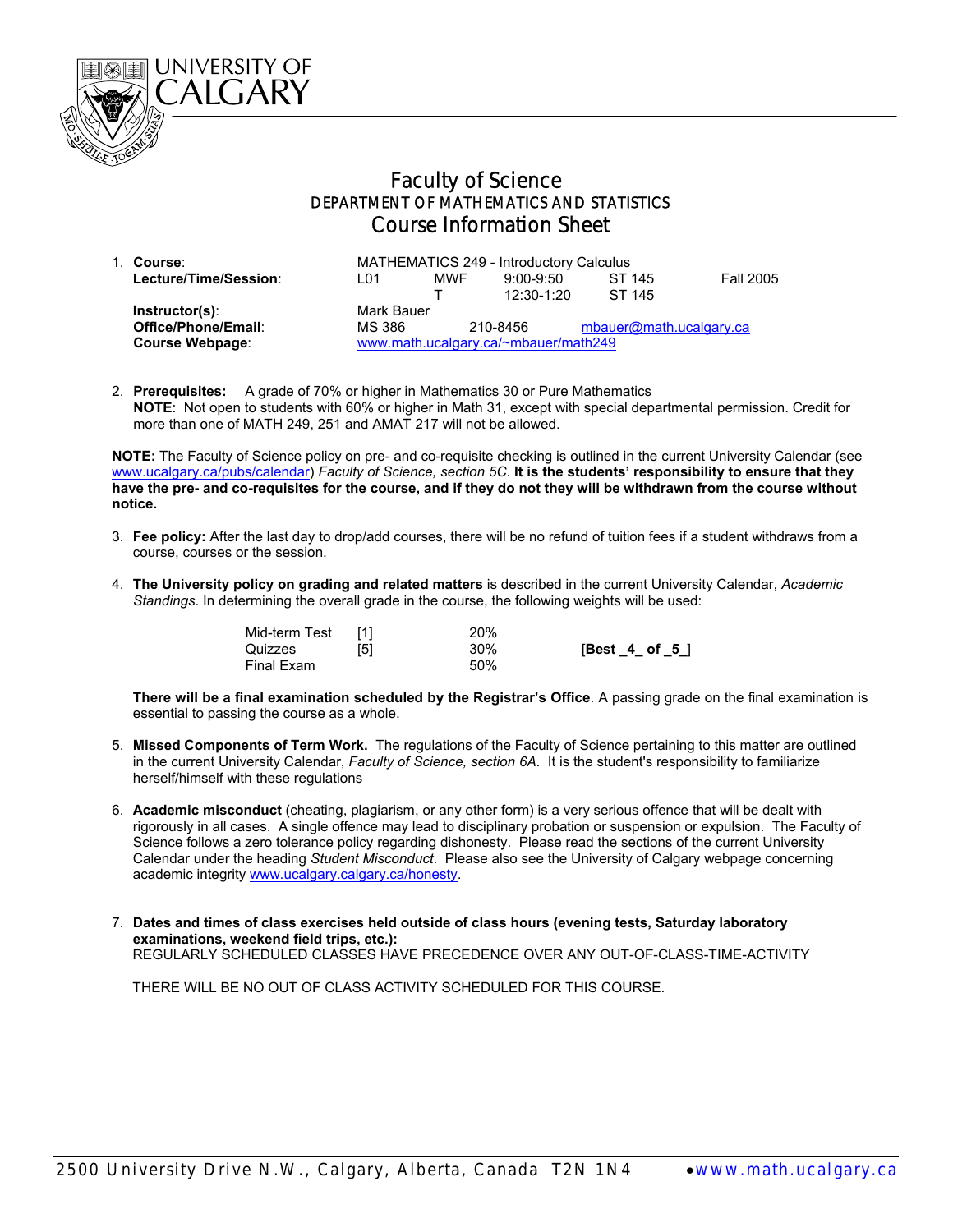## 8. **Text**: Calculus: Early Transcendentals

**Author**: James Stewart

- 9. There will be five quizzes, each of duration 35 minutes or less, administered during your lab section of this class. There will be one mid-term test held in the lecture period on **Friday, November 4th**, and a two-hour final exam, scheduled by the Registrar. A passing grade on the final exam is necessary to pass the course.
- 10. Calculators **ARE NOT** permitted at quizzes, mid-term test, or the final exam.
- 11. In addition to the instruction provided by their lecturer and tutorial instructor, there is a continuous tutorial available where students may obtain individual help with questions about the course material and exercise problems. Faculty members and graduate students will be available in the continuous tutorial room to answer questions in a one-to-one fashion. The continuous tutorial is located in MS 365 and operates from 11:00-15:00 Mondays, Tuesdays, Wednesday, Thursdays and from 11:00-14:00 on Fridays.

There is also a free and optional course of review material for Calculus, called Calculus Connections, taught by Professor Elsabrouty. A copy of the schedule can be found on the math department web site, with the undergraduate course listing for Math 249. You are encouraged to attend professor Elsabrouty's lectures to review any material which you do not feel you have mastered.

## 12. **SCUM**

The Society for Calgary Undergraduate Mathematics is located in MS337A. They sell exam packages, run final reviews, and can often assist with problems. The office is open from 10am to 3pm Monday-Friday, and you are welcome to drop by. They look forward to meeting you!

|           | M  | T  | W  | F              | <b>MATERIAL</b>       | <b>EXAMINATION</b>                                |
|-----------|----|----|----|----------------|-----------------------|---------------------------------------------------|
| September | 12 | 13 | 14 | 16             | Appendices A, B, C, D |                                                   |
|           | 19 | 20 | 21 | 23             | 1.1, 1.2, 1.3         |                                                   |
|           | 26 | 27 | 28 | 30             | 1.5, 1.6, 2.1, 2.2    | Quiz 1: Review material                           |
| October   | 3  | 4  | 5  | $\overline{7}$ | 2.3, 2.5, 2.6         |                                                   |
|           | 10 | 11 | 12 | 14             | 2.7, 2.8, 2.9         | Oct. 10 - No Class<br>Quiz 2: Limits & Continuity |
|           | 17 | 18 | 19 | 21             | 3.1, 3.2, 3.3, 3.4    |                                                   |
|           | 24 | 25 | 26 | 28             | 3.5, 3.6, 3.7         | Quiz 3: The Derivative                            |
|           | 31 |    |    |                | 3.8, 3.10, 3.11       | November 4<br><b>Midterm (In Class)</b>           |

## LECTURE SCHEDULE: (this is only an estimate)